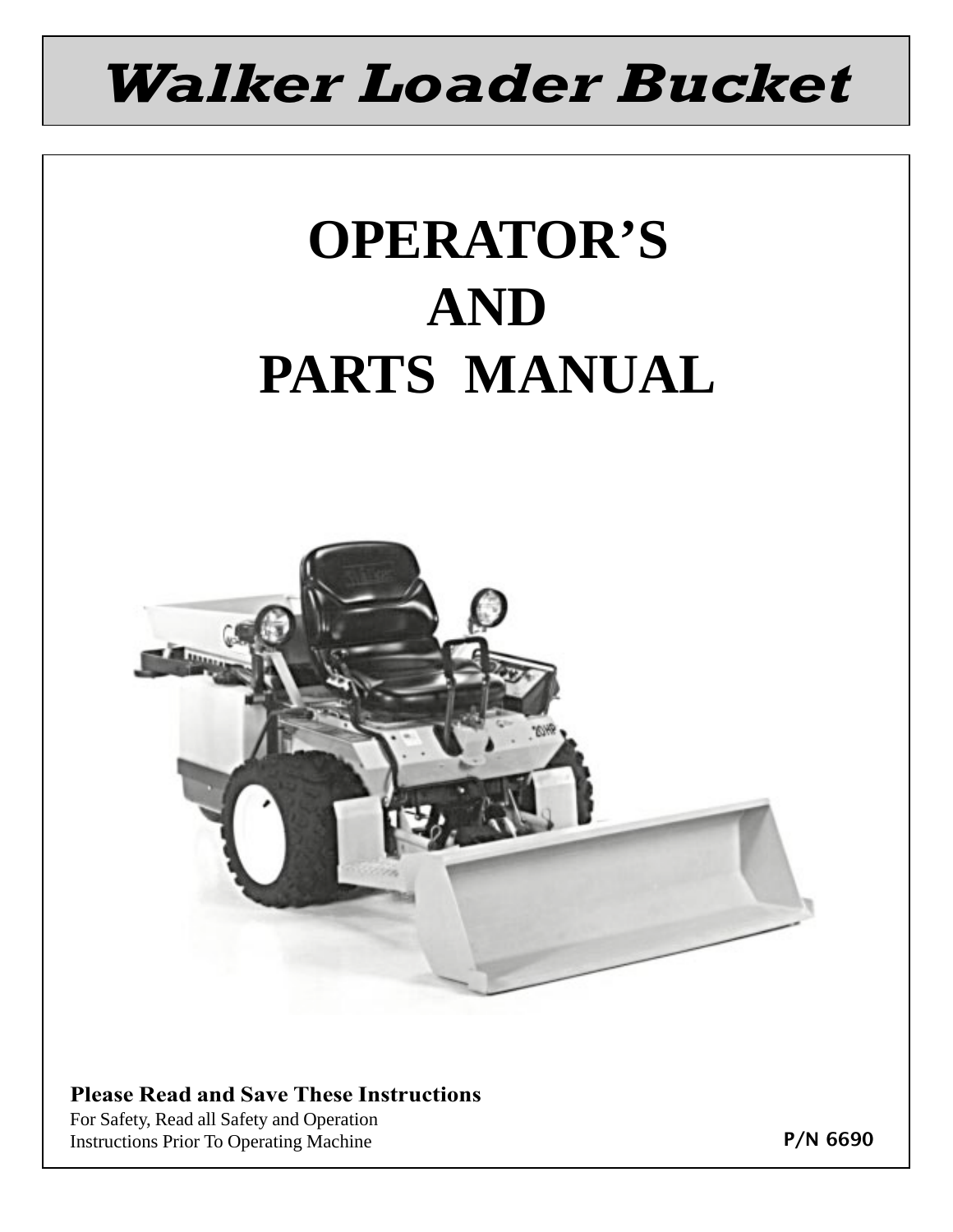### TABLE OF CONTENTS

|               | Introduction and the contract of the contract of the contract of the contract of the contract of the contract of the contract of the contract of the contract of the contract of the contract of the contract of the contract | 2   |  |
|---------------|-------------------------------------------------------------------------------------------------------------------------------------------------------------------------------------------------------------------------------|-----|--|
|               |                                                                                                                                                                                                                               |     |  |
|               | The Implement 2                                                                                                                                                                                                               |     |  |
|               | General Preparation 3                                                                                                                                                                                                         |     |  |
|               | Operating the Implement 3                                                                                                                                                                                                     |     |  |
|               | The Tractor 4                                                                                                                                                                                                                 |     |  |
|               | Operating the Tractor 4                                                                                                                                                                                                       |     |  |
|               | Maintenance and Storage Maintenance and Storage Annual Assembly of the Assembly Assembly Assembly Assembly Ass                                                                                                                |     |  |
|               |                                                                                                                                                                                                                               | 5   |  |
|               |                                                                                                                                                                                                                               |     |  |
|               |                                                                                                                                                                                                                               |     |  |
|               | Loader Bucket Float <b>Execute Server Server Server Server Server Server Server Server Server Server Server Server</b>                                                                                                        | - 5 |  |
|               | Counter Balance 5 and 5 and 5 and 5 and 5 and 5 and 5 and 5 and 5 and 5 and 5 and 5 and 5 and 5 and 5 and 5 and 5 and 5 and 5 and 5 and 5 and 5 and 5 and 5 and 5 and 5 and 5 and 5 and 5 and 5 and 5 and 5 and 5 and 5 and 5 |     |  |
|               | Additional Traction 6                                                                                                                                                                                                         |     |  |
|               | Tractor Speed Recommendations 2008 2012 2022 2023 2024 2024 2022 2023 2024 2022 2023 2024 2022 2023 2024 2022 20                                                                                                              |     |  |
| Maintenance.  |                                                                                                                                                                                                                               |     |  |
| Storage.      | and the control of the control of the control of the control of the control of the control of the control of the                                                                                                              | 6   |  |
| Assembly      |                                                                                                                                                                                                                               |     |  |
|               | Step 1 Loader Bucket Assembly 7                                                                                                                                                                                               |     |  |
|               | Step 2 Mounting Implement Adapter Mount Plates__________________________________ 9                                                                                                                                            |     |  |
|               | Step 3 Mounting Loader Bucket onto Implement Adapter____________________ 10                                                                                                                                                   |     |  |
|               |                                                                                                                                                                                                                               |     |  |
|               |                                                                                                                                                                                                                               |     |  |
| <b>Decals</b> |                                                                                                                                                                                                                               | 13  |  |
|               |                                                                                                                                                                                                                               |     |  |
|               |                                                                                                                                                                                                                               | 14  |  |
|               |                                                                                                                                                                                                                               |     |  |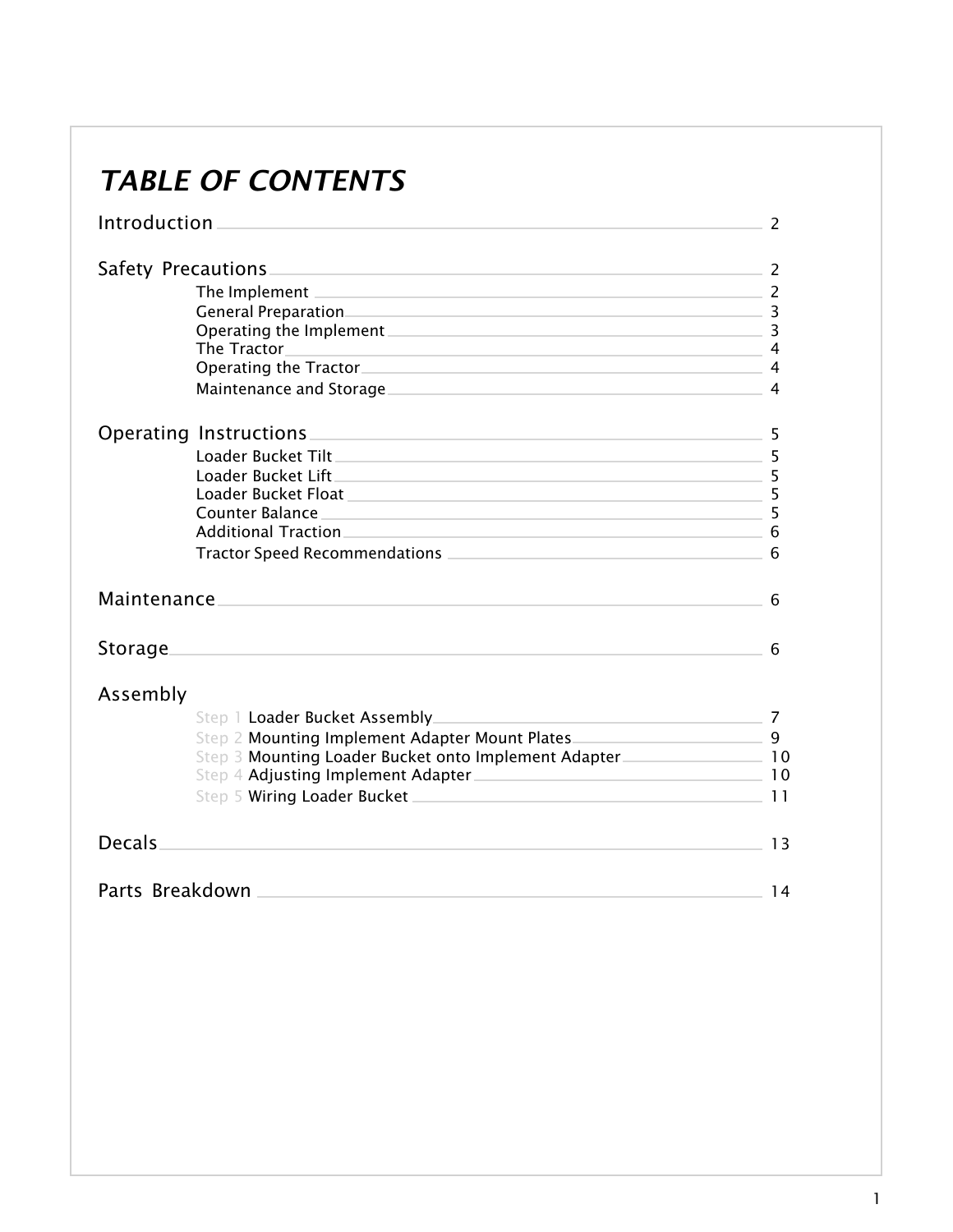### <span id="page-2-0"></span>**INTRODUCTION**

#### TO THE PURCHASER

The loader bucket was carefully designed to give years of dependable service.

Implement adapter (P/N 6625) is required to use this implement.

This manual has been provided to assist in the safe operation and service of your loader bucket.

Note: All photographs and illustrations in the manual may not necessarily depict the actual models or equipment, but are intended for reference only and are based on the latest product information available at the time of publication.

Familiarize yourself fully with the safety recommendations and operating procedures before putting the machine to use. Carefully read, understand and follow these recommendations and insist that those who work with you follow them.



 THIS SAFETY ALERT SYMBOL IDENTIFIES IMPORTANT SAFETY MESSAGES IN THIS MANUAL. WHEN YOU SEE IT, BE ALERT TO THE POSSIBILITY OF PERSONAL INJURY AND CAREFULLY READ THE MESSAGE THAT FOLLOWS.

Right hand and left hand are determined by sitting on the tractor seat facing forward.

Record your implement serial number. Your WALKER dealer requires this information to give you prompt, efficient service when ordering parts or implements. Service with genuine WALKER parts when replacement parts are required.

Serial Number Date Purchased

### SAFETY PRECAUTIONS

WHENEVER YOU SEE THIS SYMBOL



IT MEANS:

#### ATTENTION!

BECOME ALERT!

#### YOUR SAFETY IS INVOLVED!

The signal word "WARNING" indicates that a source of danger to a person on or near a machine exists which may result in death or injury if the recommended precautions are not taken.

A CAREFUL OPERATOR IS THE BEST OPERATOR. MOST ACCIDENTS CAN BE AVOIDED BY OBSERV-ING CERTAIN PRECAUTIONS. READ AND TAKE THE FOLLOWING PRECAUTIONS BEFORE OPERATING THIS IMPLEMENT TO HELP PREVENT ACCIDENTS. EQUIPMENT SHOULD BE OPER-ATED ONLY BY THOSE WHO ARE RESPONSIBLE AND INSTRUCTED TO DO SO.

#### THE IMPLEMENT

1. Read this manual carefully to acquaint yourself with the equipment as well as the tractor Operator's Manual. Working with unfamiliar equipment can lead to accidents. Be thoroughly familiar with the controls and proper use of the equipment. Know how to stop the unit and disengage the controls quickly.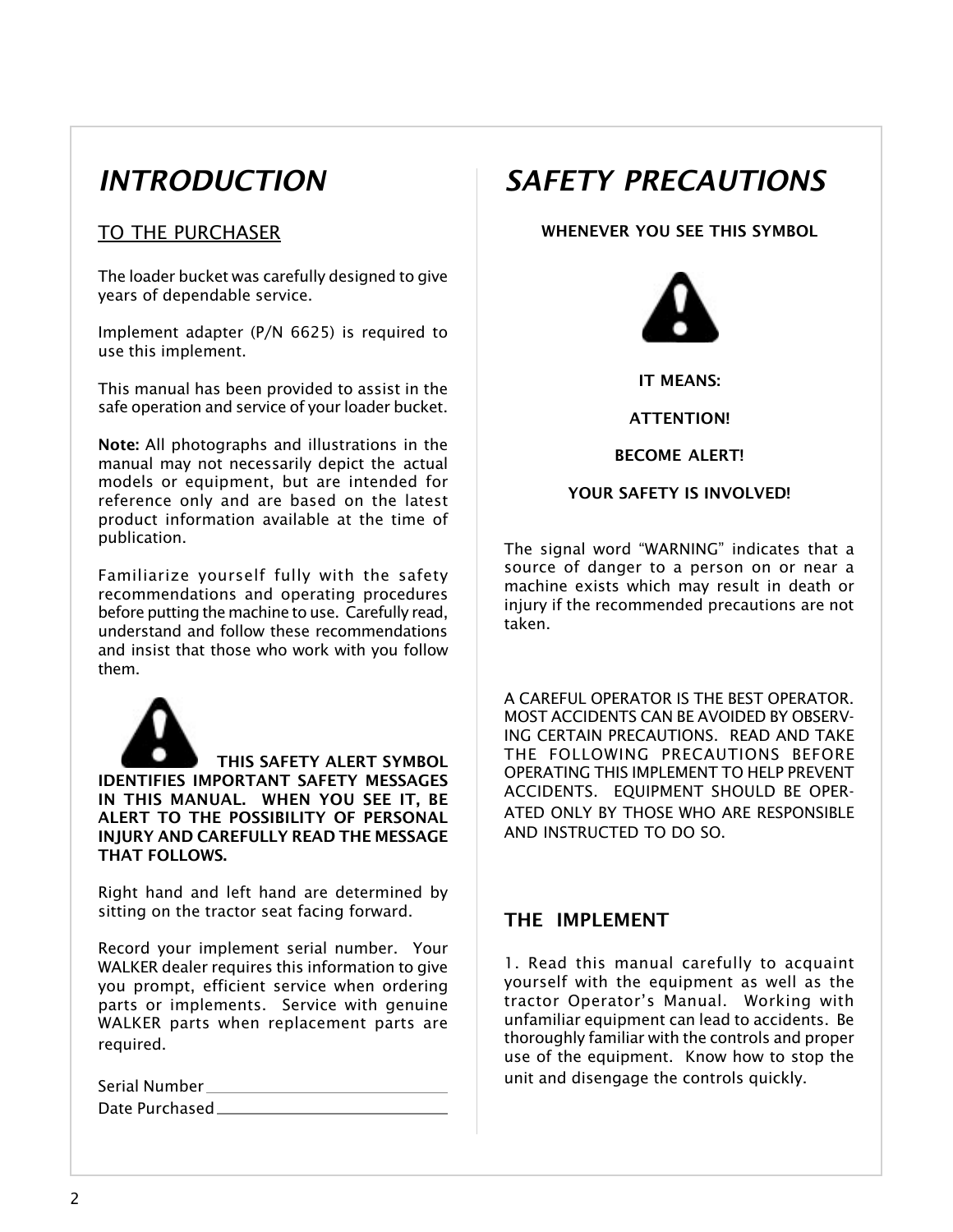<span id="page-3-0"></span>2. Properly tighten all mounting hardware and check that all pins are secure.

3. Periodically inspect all moving parts for wear and replace with authorized service parts if an excessive amount of wear is present.

4. Replace the missing, illegible, or damaged warning decal. See the warning decal in the decal section.

5. Do not modify or alter this equipment or any of its components, or any equipment function. Any modification may cause personal injury to the operator, damage the implement or tractor, and void the warranty.

6. Keep the warning decal clean of dirt and grime.

#### GENERAL PREPARATION

1. Clothing worn by the operator should be fairly tight and belted. Loose clothing should not be permitted because of the danger of getting into moving parts.

2. Prolonged exposure to loud noise can cause impairment or loss of hearing. Wear a suitable hearing protective device such as earmuffs or earplugs to protect against objectionable or uncomfortable noises.

3. Do not operate the implement barefoot or wearing sandals, sneakers, tennis shoes or similar lightweight footwear. Wear substantial protective footwear.

#### OPERATING THE IMPLEMENT

THE FOLLOWING PRECAUTIONS ARE SUGGESTED BEFORE OPERATING THE IMPLEMENT TO HELP PREVENT ACCIDENTS.

1. Never allow anyone to ride on the implement.

2. Clear the area of people before commencing operation.

3. Never allow children to operate equipment. Never allow adults to operate equipment without proper instruction.

4. Never allow anyone in front of or beside the unit.

5. Never leave implement in raised position.

6. Never operate the implement without good visibility and lighting.

7. Take all possible precautions when leaving the tractor unattended. Lower the implement, place the ground speed control lever to neutral-park, set the parking brake, stop the engine and remove the key.

8. Disengage power to implement when transporting or when not in use.

9. The operator must never get off the tractor while it is in motion.

10. Exercise extreme caution when operating on or crossing gravel drives, walks or roads. Stay alert for the hidden hazards of traffic.

11. Never operate machine at high transport speeds on a slippery surface.

12. Use care when backing up.

13. After striking a fixed object, stop the engine, wait for all movements to stop, thoroughly inspect the implement for damage and repair the damage before restarting and operating the implement.

14. Exercise extreme caution when changing direction on slopes. Use care when operating on steep grades to maintain proper stability.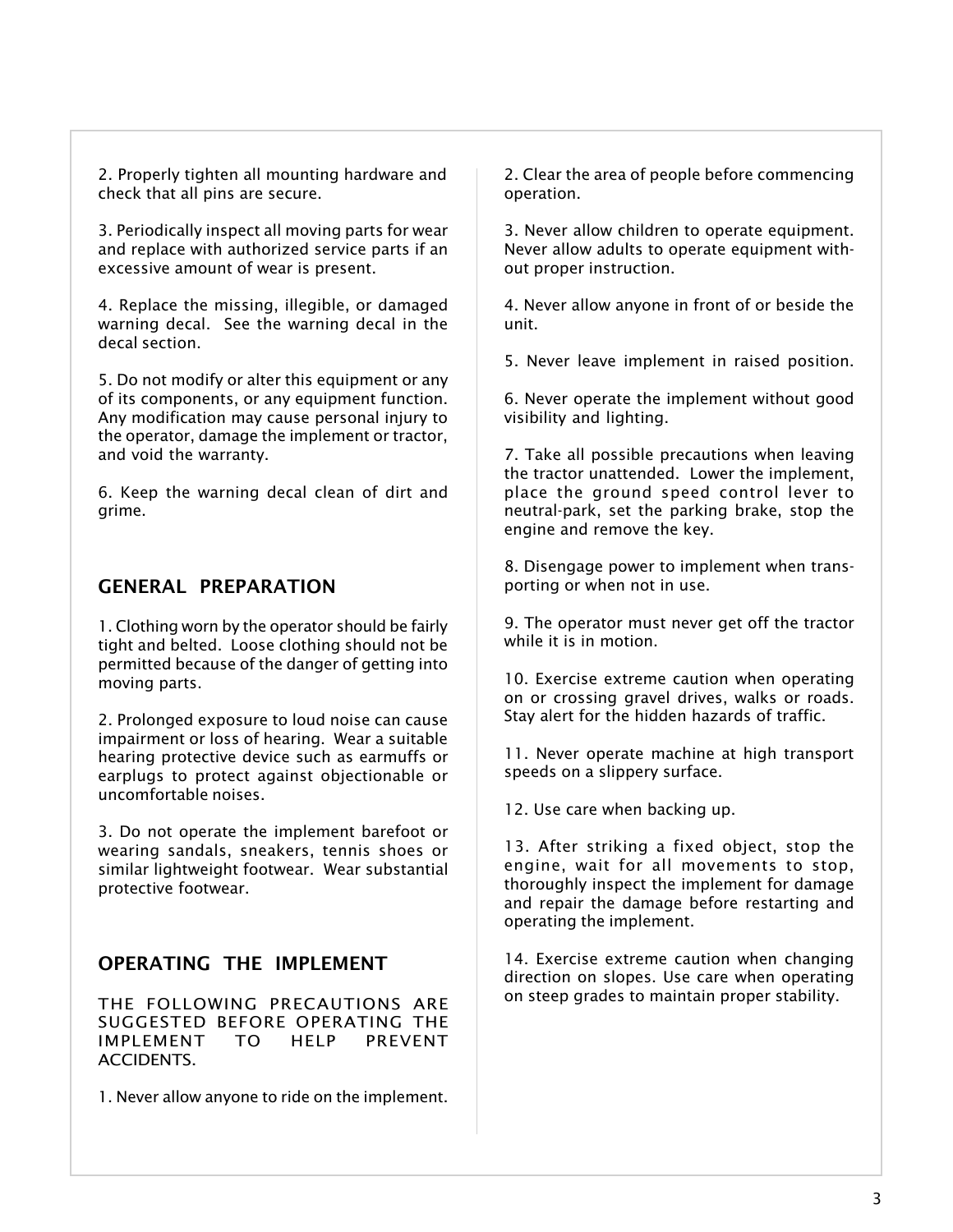#### THE TRACTOR

1. Read the Operator's Manual carefully before using tractor. Lack of operating knowledge can lead to accidents.

2. Do not permit anyone but the operator to ride on the tractor. There is no safe place for extra riders.

#### OPERATING THE TRACTOR

1. Never start the engine while standing beside the tractor. Always sit on the tractor seat while starting the engine or operating controls.

2. Never run the tractor engine in a closed building without adequate ventilation, as the exhaust fumes are very dangerous.

3. Never allow an open flame near the fuel tank or battery.

4. Use an SMV (slow moving vehicle) emblem and the flasher warning lamps when traveling on public roads, day or night, unless prohibited by law in your state.

5. Always bring the tractor to a complete stop and shut off the engine before getting off the tractor.

6. Never park the tractor on a steep incline.

7. Use care when operating on steep grades to maintain proper stability.

8. Use of tire chains and rear weight for better traction and stability is recommended.

9. Always drive the tractor at speeds compatible with safety, especially when operating over rough ground, crossing ditches, or when turning.

10.Handle fuel with care, as it is highly flammable. a) Use approved fuel container.

b) Never add fuel to a running engine or a hot engine.

c) Fill fuel tank outdoors with extreme care. Never fill fuel tank indoors.

d) Replace fuel cap securely and wipe up spilled fuel.

#### MAINTENANCE AND STORAGE

1. Provide adequate blocking before working under the implement when in raised position.

2. Make certain all moving parts have stopped before cleaning, repairing or inspecting.

3. Do not run engine indoors.

4. Do not attempt to repair or attempt maintenance when the tractor engine is running, or when the implement is raised without adequate blocking.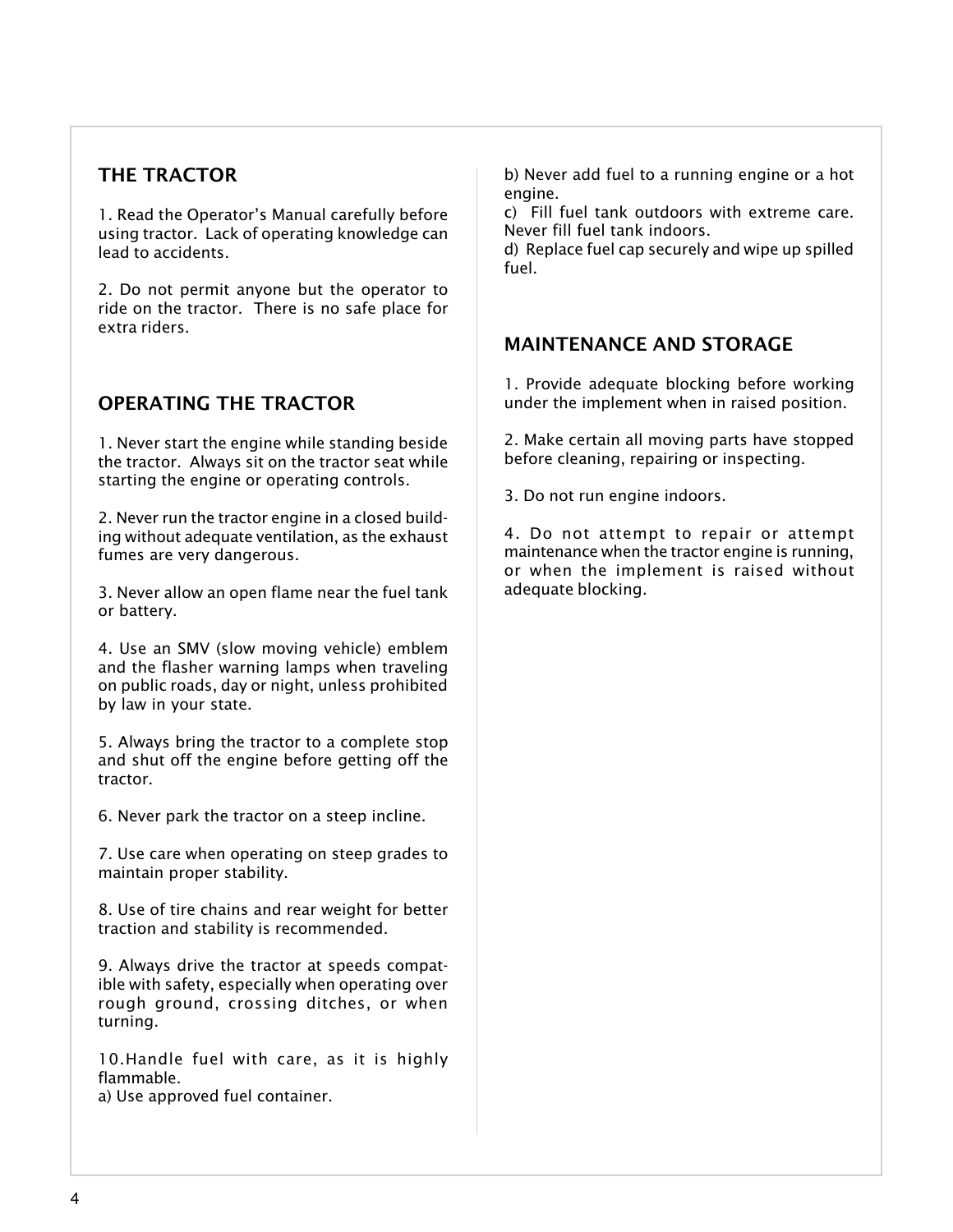### OPERATING INSTRUCTIONS

The loader bucket was designed to excavate in loose soils, aggregates and for snow removal. It will allow your WALKER tractor to transport many different materials with ease. Its operation is simple but for complete satisfaction it is important that you read and understand all safety and operational instructions before operating the equipment.  $\overline{F(GURE_1)}$ 



away.



To avoid personal injury, always turn engine off and wait for all movement to stop, disconnect wiring harnesses from actuator motors before cleaning, making any repairs or adjustments.

#### LOADER BUCKET TILT

#### Refer to Figure 1

The bucket is able to tilt in various positions to allow for excavation, forward grading, back dragging or transport. The tilt is activated by operating the front toggle switch located on the forward speed control arm to the right of the tractor seat. Moving the toggle forward tilts the bucket down, and moving the toggle rearward tilts the bucket up.



#### LOADER BUCKET LIFT

Refer to Figure 1

The loader bucket is raised and lowered by operating the back toggle switch located on the forward speed control arm to the right of the tractor seat. Moving the toggle forward lowers the bucket, and moving the toggle rearward raises the bucket.

#### LOADER BUCKET FLOAT

The loader bucket may be pinned to float over the terrain or pinned to provide constant down pressure. Pinning options are described in Loader Bucket Assembly section, Step 1, part d.

#### COUNTER BALANCE



A counter balance weight is required for operating this attachment.

Do not attempt to use this attachment without a minimum counter balance weight of 140 pounds securely positioned at the back end of the tractor.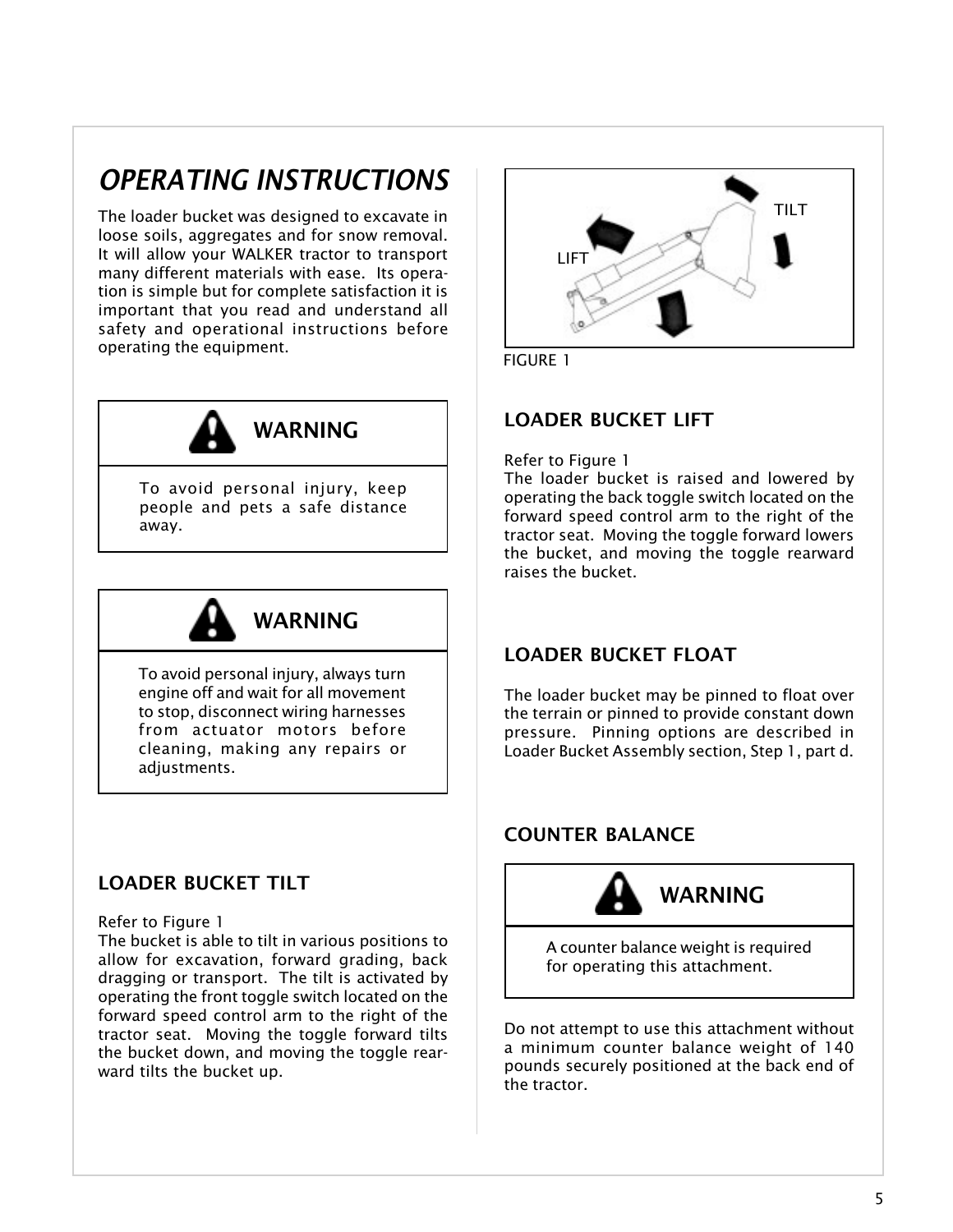#### <span id="page-6-0"></span>ADDITIONAL TRACTION

Tire chains are recommended to increase the tractor traction when operating in snow.

#### TRACTOR SPEED RECOMMENDATIONS

For maximum power, set the engine speed control in FAST (full power) position. Use the forward speed control arm to control the ground speed. Operate this attachment at only SLOW or MEDIUM ground speeds. Refer to the recommendations listed below.

Slow Speed - Excavation and loading the bucket

Medium Speed - Transporting materials



Do not operate this implement at a fast ground speed with the loader bucket in a lowered position. A collision with a fixed object may throw you from the seat.

### MAINTENANCE

Lubricate back pivot shaft of tongue by the grease fitting (Fig. 2), lubricate front pivot shaft and clevis / bent arm pins by applying a light film of grease every 50 hours of operation or monthly.





### STORAGE

If the implement is to be stored for an extended period of time, it is advisable to clean the loader bucket thoroughly, repaint all parts from which paint has worn, coat all exposed surfaces and pins with a SAE 30 engine oil and place the loader bucket on boards or blocks off the ground in a sheltered area.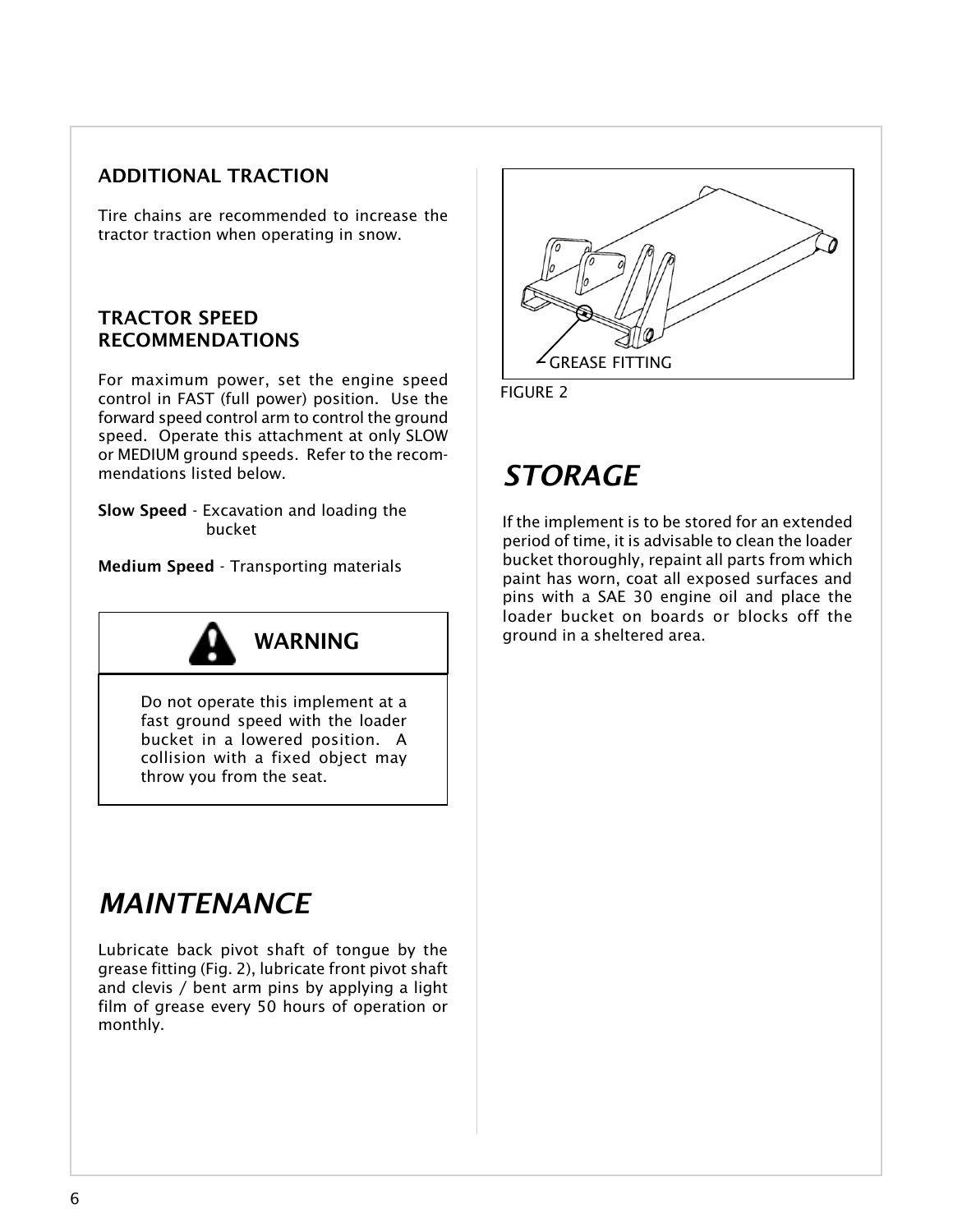### ASSEMBLY

#### STEP 1: LOADER BUCKET ASSEMBLY

a) Position the tongue (Fig. 3, Item 1) between the two bottom pivot brackets on the bucket (Fig. 3, Item 2).

b) Lining up the holes, insert the 3/4" pivot pin (Fig. 3, Item 3). Place the 3/4" ID flat bushing (Fig. 3, Item 4) over each end of the 3/4" pivot pin, insert the 1-1/4" cotter pins (Fig. 3, Item 5) into the hole at each end of the 3/4" pivot pin and secure.

c) Position the bottom front hole of one of the independent brackets (Fig. 4, Item 6) on the inside of the left vertical lift bracket of the tongue with a 1/2" ID flat bushing (Fig. 4, Item 7) between the two. Insert clevis pin (Fig. 4, Item 8) into the holes, align the independent bracket bushing (Fig. 4, Item 9) and insert the clevis pin through the bushing, align the other independent bracket and insert the clevis pin, align a 1/2" ID flat bushing (Fig. 4, Item 7) between the right independent bracket and the right vertical lift bracket of the tongue and insert the clevis pin through the assembly, place a 1/2" ID flat bushing (Fig. 4, Item 7) over the end of the clevis pin and secure with a 1" cotter pin (Fig. 4, Item 10).

#### d) Pinning options for loader bucket float

1.For the loader bucket to float over the terrain Insert bent arm pin (Fig. 4, Item 11) into the top holes of the vertical lift brackets of the tongue, penetrating the slots of the two independent brackets, place a 1/2" ID flat bushing (Fig. 4, Item 7) over the end of the bent arm pin and secure with a 1" hair spring cotter pin (Fig. 4, Item 12).

#### OR

2.For the loader bucket to provide constant down pressure Insert the bent arm pin (Fig. 4, Item 11) into the back bottom hole of the vertical lift brackets of the tongue penetrating the back bottom holes of the two independent brackets, place a 1/2" ID flat bushing (Fig. 4,

Item 7) over the end of the bent arm pin and secure with a 1" hair spring cotter pin (Fig. 4, Item 12).

e) Align the actuator (Fig. 3, Item 13) back mounting hole with the tongue actuator mount, insert bent arm pin (Fig. 3, Item 14) into the holes, place a 1/2" ID flat bushing (Fig. 3, Item 7) over the end of the bent arm pin and secure with a 1" cotter pin (Fig. 3, Item 10). Align the actuator front mounting hole with the bucket actuator brackets, insert bent arm pin (Fig. 3, Item 15) into the holes, place a 1/2" ID flat bushing (Fig. 3, Item 7) over the end of the bent arm pin and secure with a 1" cotter pin (Fig. 3, Item 10).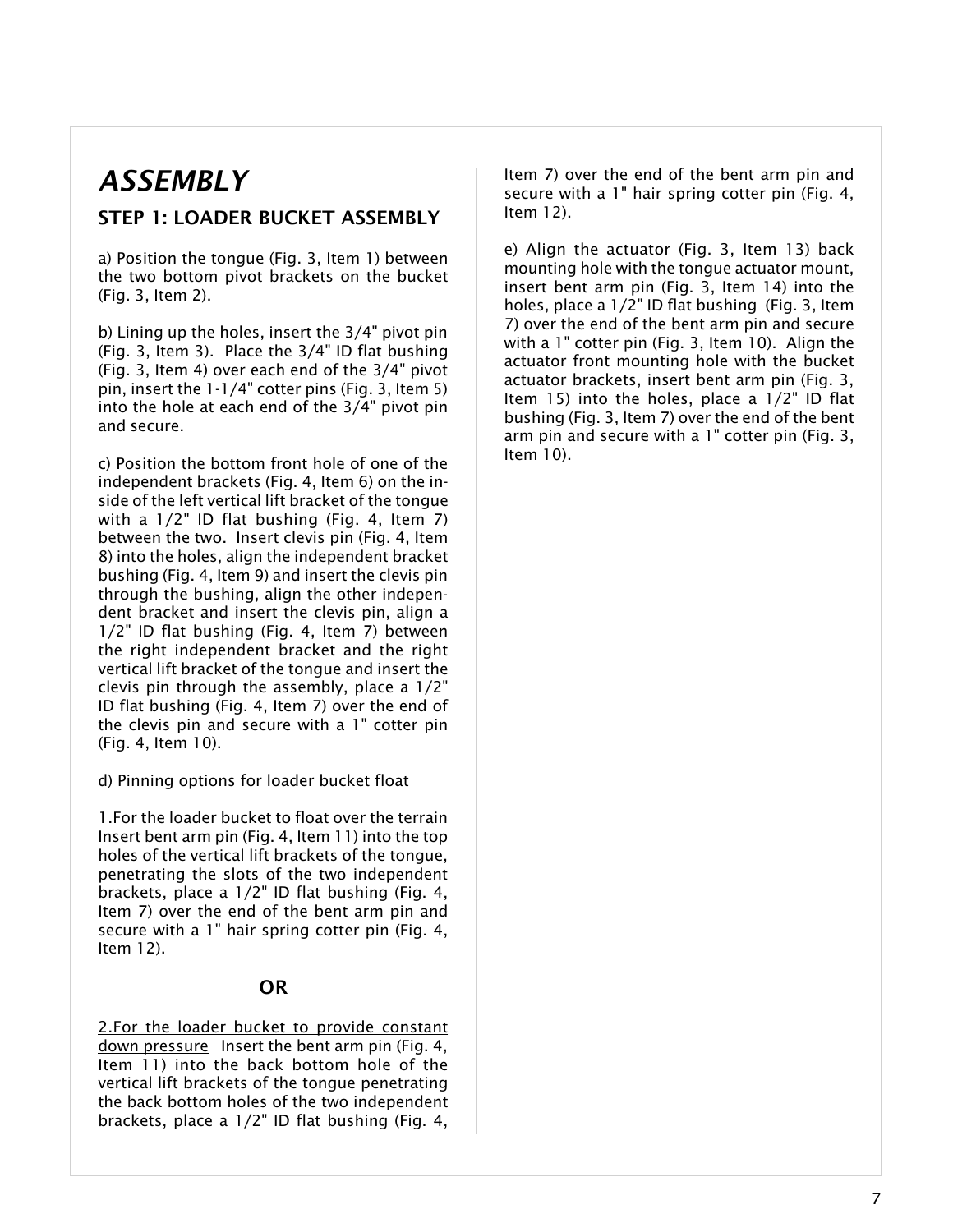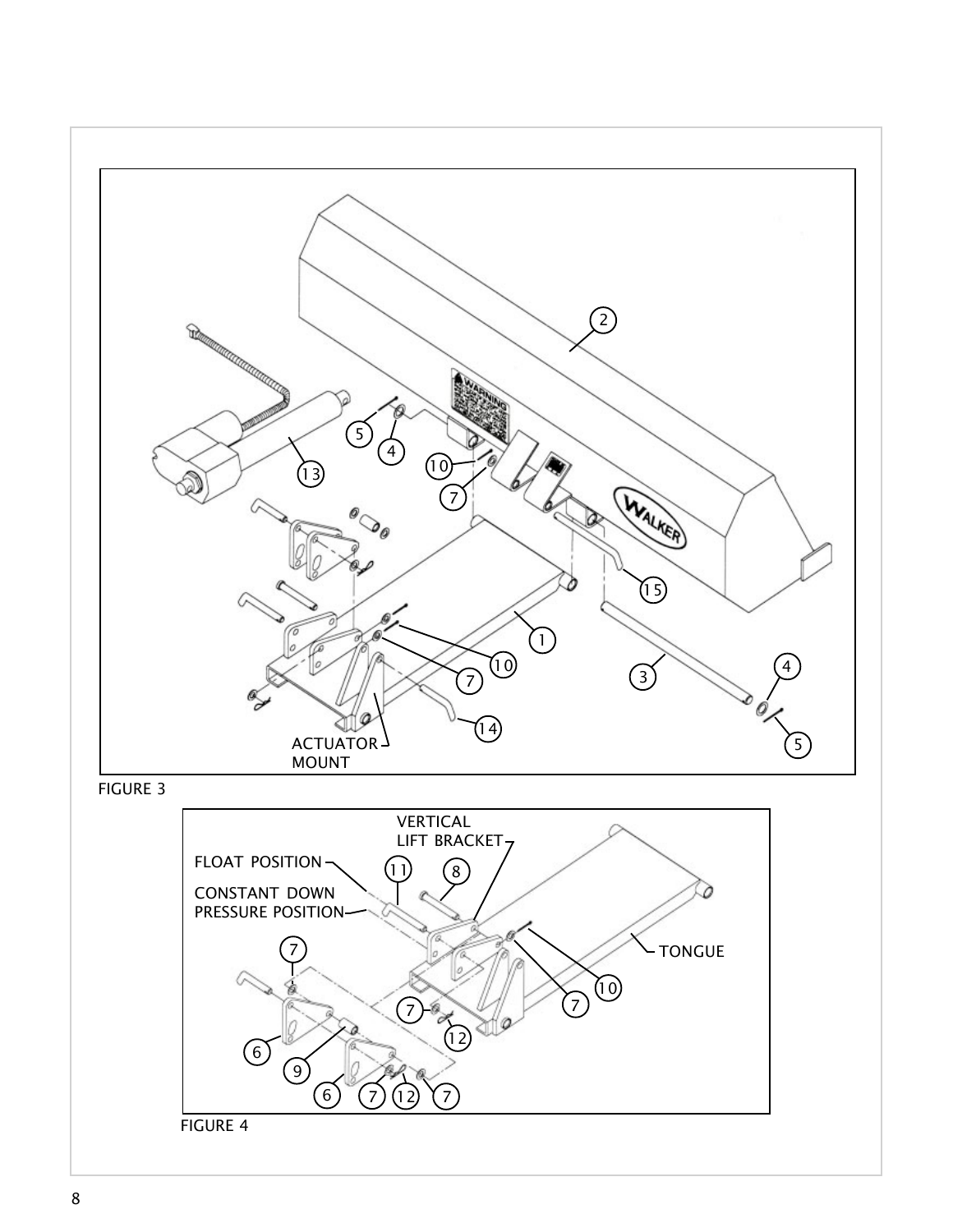#### STEP 2: MOUNTING IMPLEMENT ADAPTER MOUNT PLATES

NOTE: Procedure "c" is not necessary if your implement adapter is equipped with the necessary holes. Refer to Photo 2 for hole configuration.

a) Remove clevis pin (Photo 1, Item 16) from the actuator pivot crank (Photo 1, Item 17) of the implement adapter (Photo 1 Item 18).

b) Remove 5/8" dia. pivot pin (Photo 1, Item 19) from the implement adapter (Photo 1, Item 18) and remove the quick hitch (Photo 1, Item 20).



PHOTO 1

c) Locate two center marks for the 3/8" dia. holes on the inside of both adapter frame tube socket bases of the implement adapter (Fig. 5). Drill one 3/8" dia. hole through the adapter frame tube socket base at the center mark. After drilling one 3/8" dia. hole, verify the 3" dimension between the drilled hole and the center

mark of the other 3/8" dia. hole, and drill. Perform the same steps on the other adapter frame tube socket base (Photo 2).



FIGURE 5





d) Position right mount plate (Fig. 6, Item 21) onto the inside of the right adapter frame tube socket base. Insert the 3/8 x 1-1/4 hex bolt through the hole and place  $3/8$ " washer

on inside of adapter frame tube socket base on protruding 3/8 x 1-1/4 hex bolt, secure with 3/8 ESNA nut, do not tighten nut at this point. Mount left mount plate (Fig. 6, Item 22)



in same manner. FIGURE 6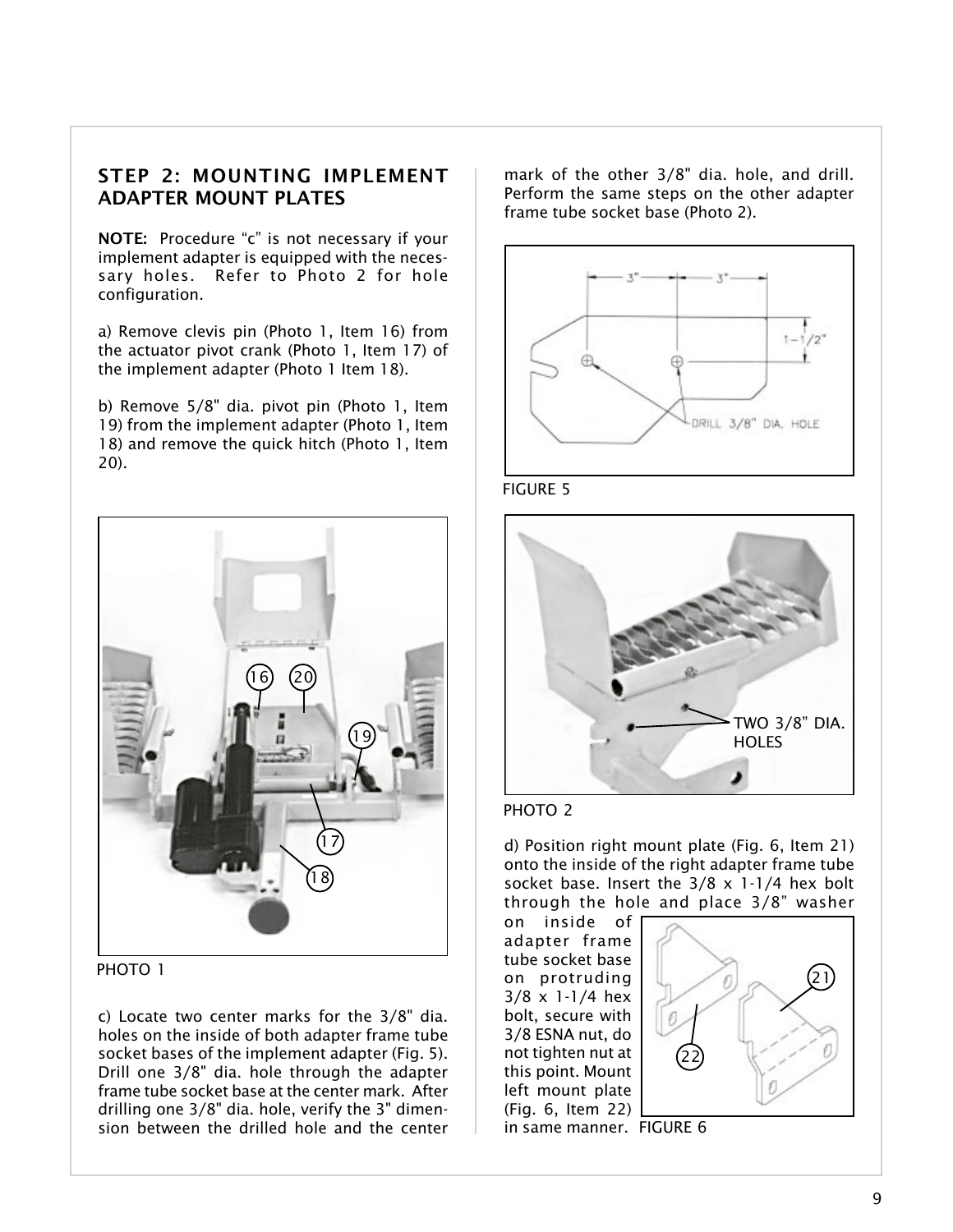#### STEP 3: MOUNTING LOADER BUCKET ONTO IMPLEMENT ADAPTER

a) Position the loader bucket tongue (Photo 3, Item 1) between the implement adapter tongue mounts and insert the  $5/8$ " dia. pivot pin (Photo 3, Item 19), removed in step 2 part b, replace the 5/8" ID flat bushing over each end of the pin and secure with the cotter pins, both previously removed in step 2 part b.

b) Align the implement adapter actuator (Photo 3, Item 23) with the top holes of the independent brackets (Photo 3, Item 6), insert bent arm pin (Photo 3, Item 24) into the holes, place a 1/2" ID flat bushing over the end of the bent arm pin and secure with a 1" hair spring cotter pin.



PHOTO<sub>3</sub>



#### STEP 4: ADJUSTING IMPLEMENT ADAPTER

IMPORTANT: Perform this adjustment on a level and flat surface.

a) With the loader bucket and implement adapter mounted to the tractor: loosen the  $3/4$ " jam nut (Photo 4, Item 25). Adjust the 3/4 hexagon bolt (Photo 4, Item 26) until it contacts the cross member of the tractor chassis frame, the hexagon bolt need only to contact the cross member of the tractor chassis frame, do not over extend the hexagon bolt. Check that the cutting edge of the loader bucket, with the loader bucket fully lowered and the tilt angle of the bucket at 0°, is in contact with the ground surface. (This is an important step to assure proper loader bucket motion and implement adapter mount plate fit.)

b) Position implement adapter mount plates to contact the horizontal cross member of the tractor chassis frame and tighten each 3/8 ESNA nut to a torque of 35 to 42 lbs-ft (Photo 5).

IMPORTANT: The implement adapter jam nut and mount plates need adjustment to the tractor only once if the same tractor is used. If you plan to mix tractors and the implement adapter, the implement adapter jam nut and mount plates will require adjustment each time.

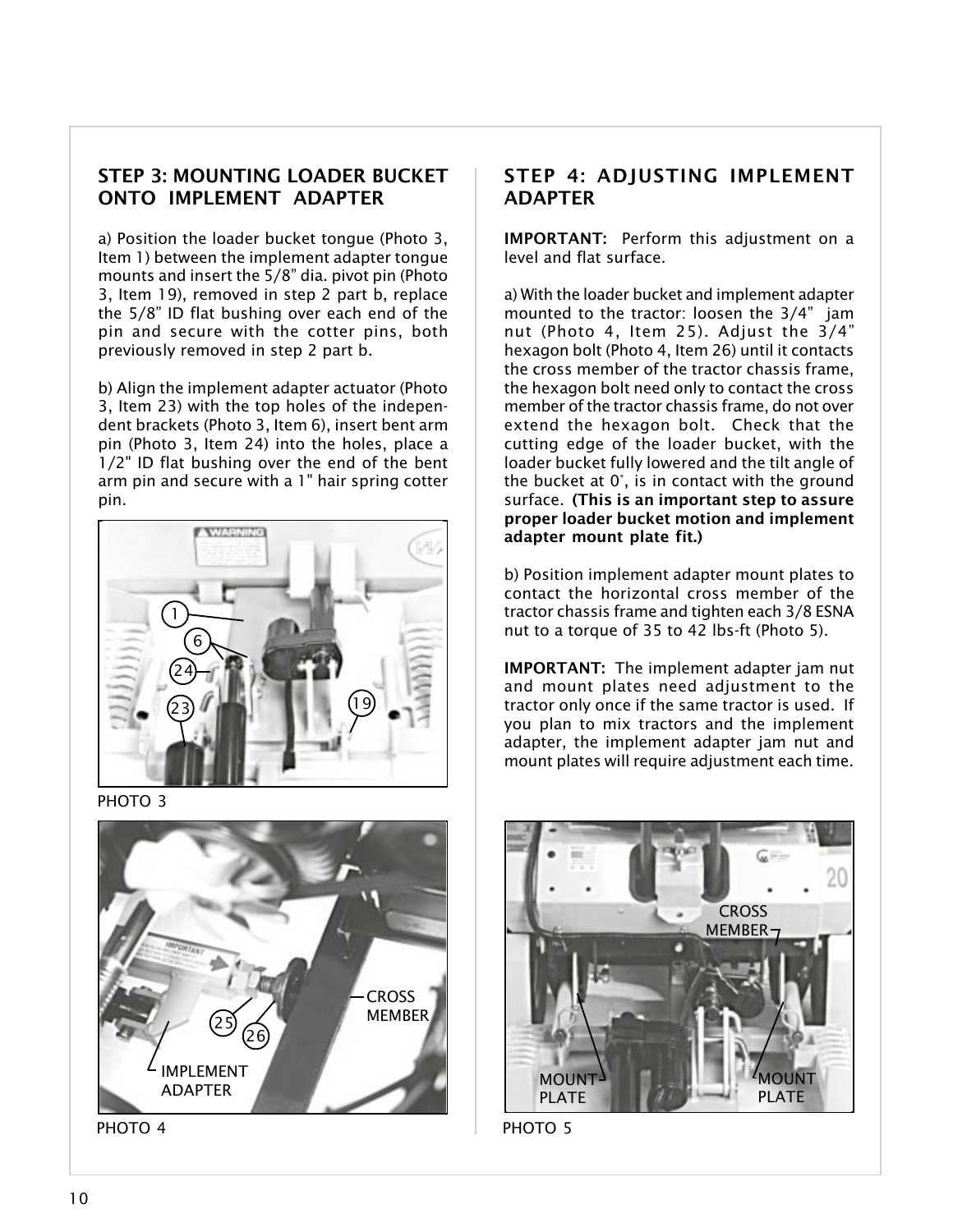#### STEP 5: WIRING LOADER BUCKET

NOTE: Two 10-24 x 1/2" bolts, three 10-24 x 3/8" bolts, five 10-24 keps nuts, three wiring harness clamps and one toggle switch, referred to below, are included with the implement adapter P/N 6625.

a) Drill five 13/64" dia. holes in the tractor, two in the forward speed control arm and three in the body (Figure 7).



FIGURE 7

b) Attach the toggle switch mounting bracket (Photo 6, Item 27) on the forward speed control arm using two  $10-24 \times 1/2$ " bolts (F026) and 10-24 keps nuts (F002).

c) Install the wiring harness (Photo 6, Item 28) to the tractor body using three wiring harness clamps (Photo 6, Item 29), three 10-24 x3/8" bolts (F025) and 10-24 keps nuts (F002).

d) Attach the toggle switches (Photo 6, Item 30) to the toggle switches mounting bracket (Photo 6, Item 27), placing the switch terminals toward the front of the mower.

e) Route the red and green wire through the tractor and secure the red wire with the 4" cable tie and trim cable tie.



PHOTO<sub>6</sub>





f) Connect the harness red wire to the free connector of the circuit breaker (Photo 7, Item 31). Connect the harness green wire to the ground bolt located at the right front corner of the tractor chassis frame (Photo 8, Item 32).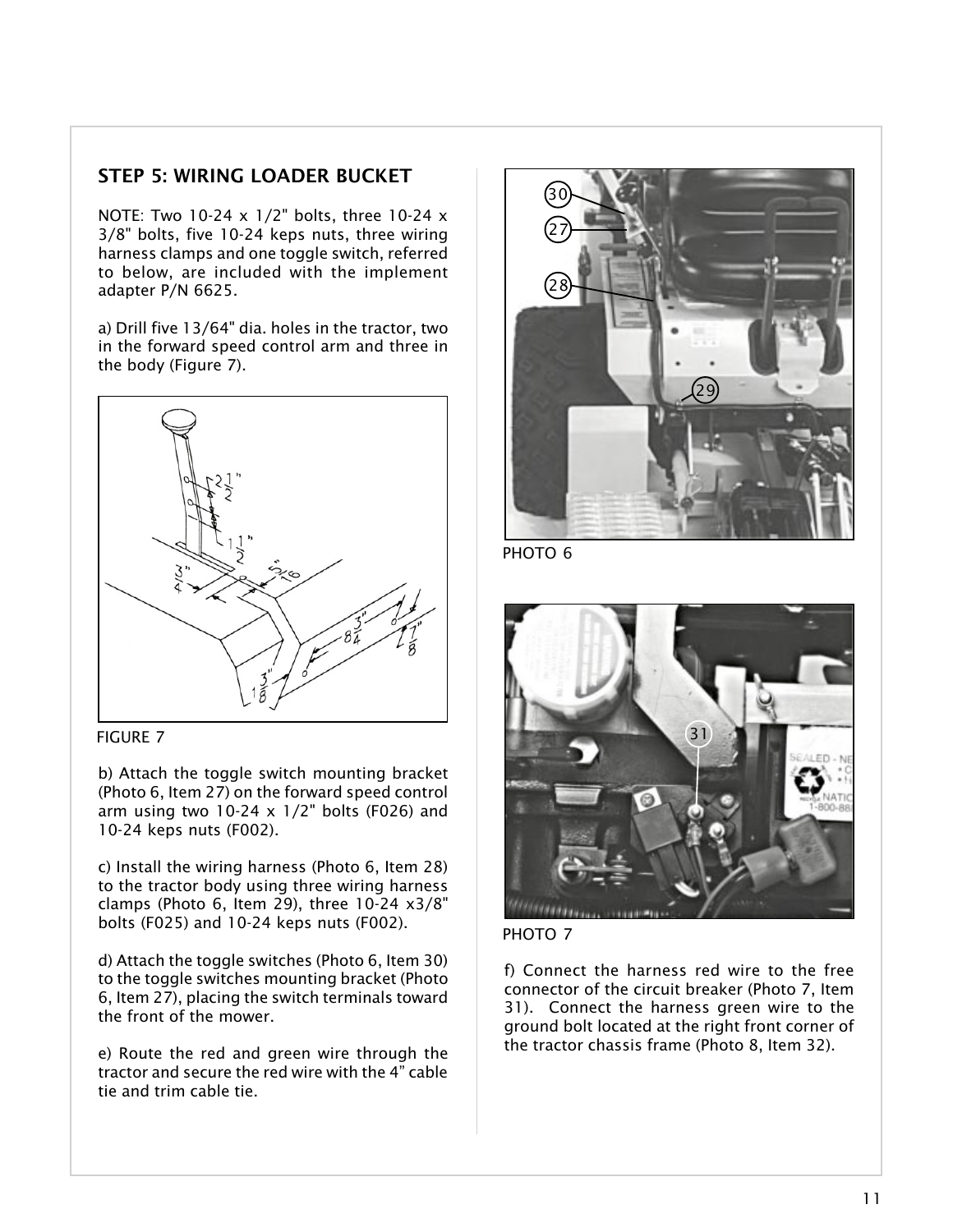



g) Place the plastic conduit (Photo 9, Item 33) over the loader bucket actuator motor leads and secure with electricians tape, secure to the actuator motor with the 11" cable tie and trim cable tie.



PHOTO<sub>9</sub>

h) Complete the wiring by connecting the wiring harness to the toggle switches and to the actuator motors.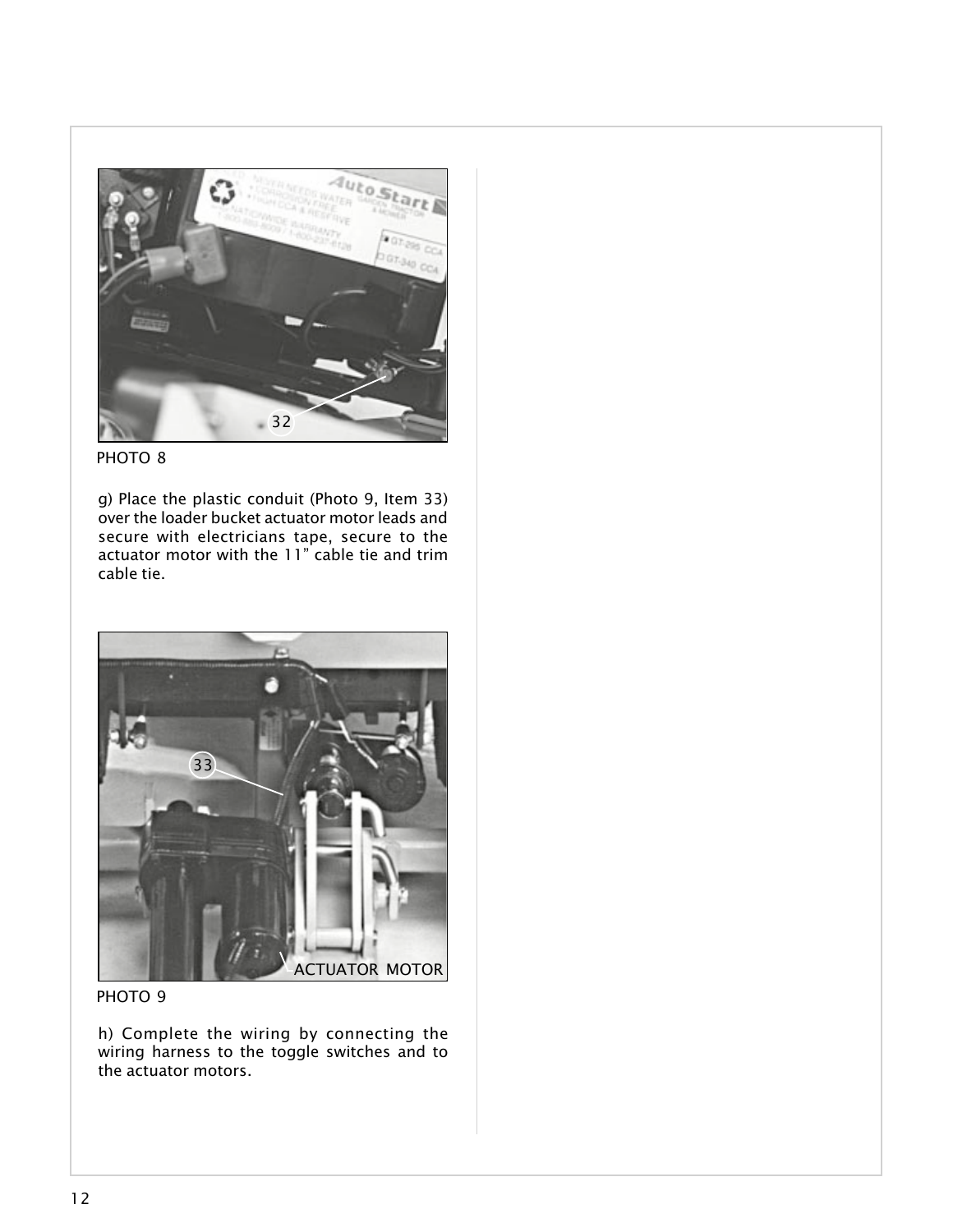### <span id="page-13-0"></span>**DECALS**

REPLACE WARNING DECAL IMMEDIATELY IF DAMAGED For decal location see Figure 8.



**BER NO.** 0123 [ITEM 36](#page-14-0)

BOWERS DESIGNS, INC.

[ITEM 34](#page-14-0)



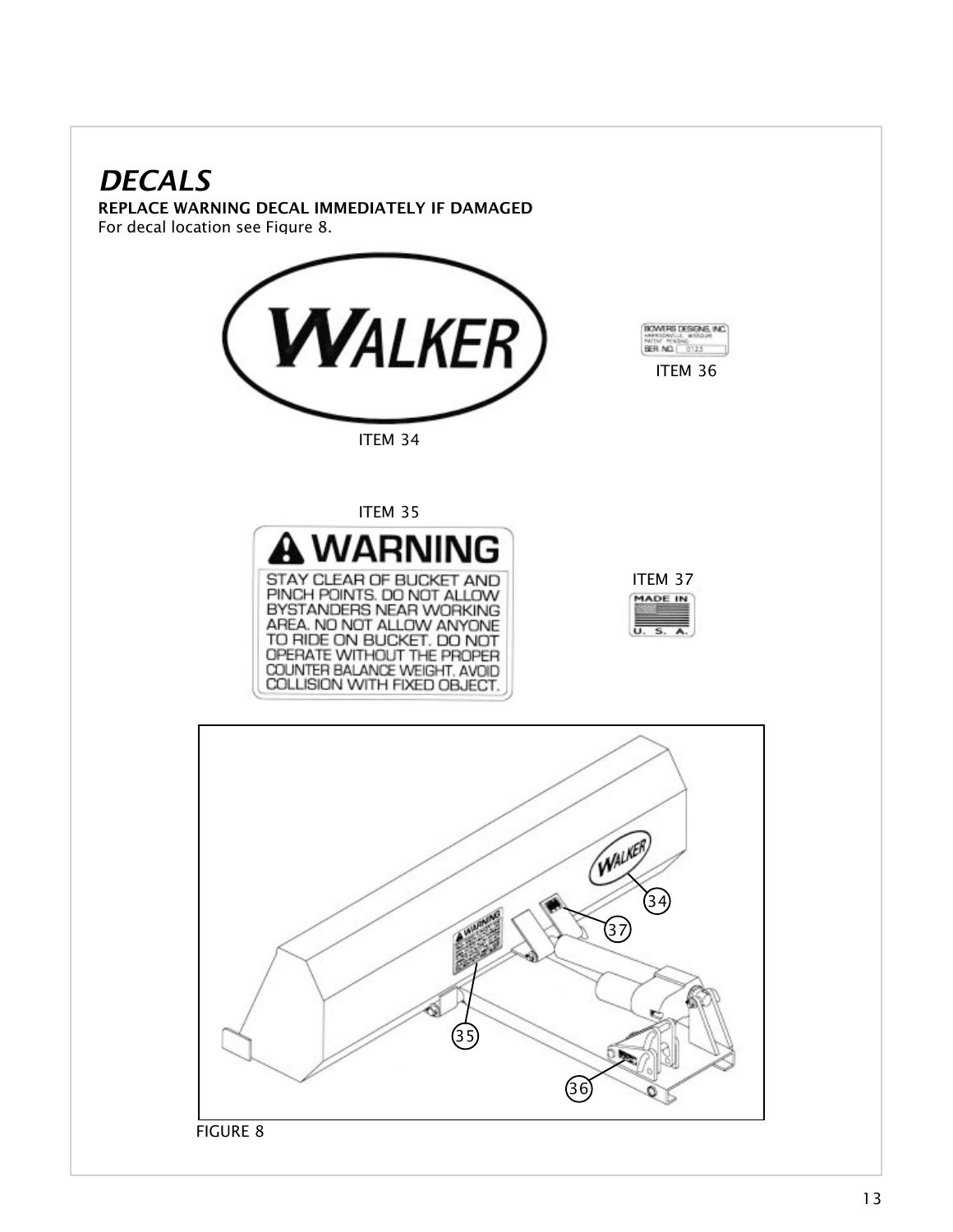### <span id="page-14-0"></span>PARTS BREAKDOWN

#### LOADER BUCKET and IMPLEMENT ADAPTER BRACKETS Refer to Figure 9

| <b>ITEM</b>    | <b>PART</b> | <b>DESCRIPTION</b>                 | NO.   |
|----------------|-------------|------------------------------------|-------|
| NO.            | NO.         |                                    | REQ'D |
| 1              | 6690-1      | Tongue                             |       |
| 2              | 6690-2      | Bucket w/ Weld on Cutting Edge     |       |
| 3              | 6690-3      | Headless Pin (3/4 dia.)            |       |
| 4              | 6690-4      | 3/4 ID Flat Bushing                | 2     |
| 5              | 6690-5      | Cotter Pin $(1-1/4)$               | 2     |
| $\overline{6}$ | 6690-6      | <b>Independent Brackets</b>        | 2     |
| $\overline{7}$ | 6690-7      | 1/2 ID Flat Bushing                | 7     |
| 8              | 6690-8      | Clevis Pin $(3-1/4)$               |       |
| 9              | 6690-9      | Independent Bracket Bushing        |       |
| 10             | 6690-10     | Cotter Pin (1")                    | 3     |
| 11             | 6690-11     | Bent Arm Pin $(3-1/4)$             |       |
| 12             | 6690-12     | Hair Spring Cotter Pin (No. 17)    | 2     |
| 13             | 6690-13     | Actuator (500 lb.)                 |       |
| 14             | 6690-14     | Bent Arm Pin $(2-1/4)$             |       |
| 15             | 6690-15     | Bent Arm Pin (5-5/8)               |       |
| 21             | 6690-21     | <b>Mount Plate RH</b>              |       |
| 22             | 6690-22     | Mount Plate LH                     |       |
| 24             | 6690-24     | Bent Arm Pin (2-3/8)               |       |
| 27             | 6690-27     | Toggle Switch Mounting Bracket     |       |
| 28             | 6690-28     | Wiring Harness (Not Illustrated)   |       |
| 30             | 6623        | Toggle Switch (Not Illustrated)    |       |
| 33             | 6690-33     | Plastic Conduit (Not Illustrated)  |       |
| 34             | 5800        | Walker Decal (See Figure 8)        |       |
| 35             | 6690-35     | Warning Decal (See Figure 8)       |       |
| 36             | 6690-36     | Serial Number Decal (See Figure 8) |       |
| 37             | 5856        | Made in USA Decal (See Figure 8)   | 1     |

#### Items Not Numbered

|         | Grease Fitting (Illustrated in Fig. 2) |   |
|---------|----------------------------------------|---|
|         | $3/8 - 16 \times 1 - 1/4$ " Hex Bolt   | 4 |
|         | 3/8" ID Washer                         | 4 |
|         | 3/8" ESNA Nut                          | 4 |
| 6690-38 | Cable Tie (4")                         |   |
| 6690-39 | Cable Tie (11")                        |   |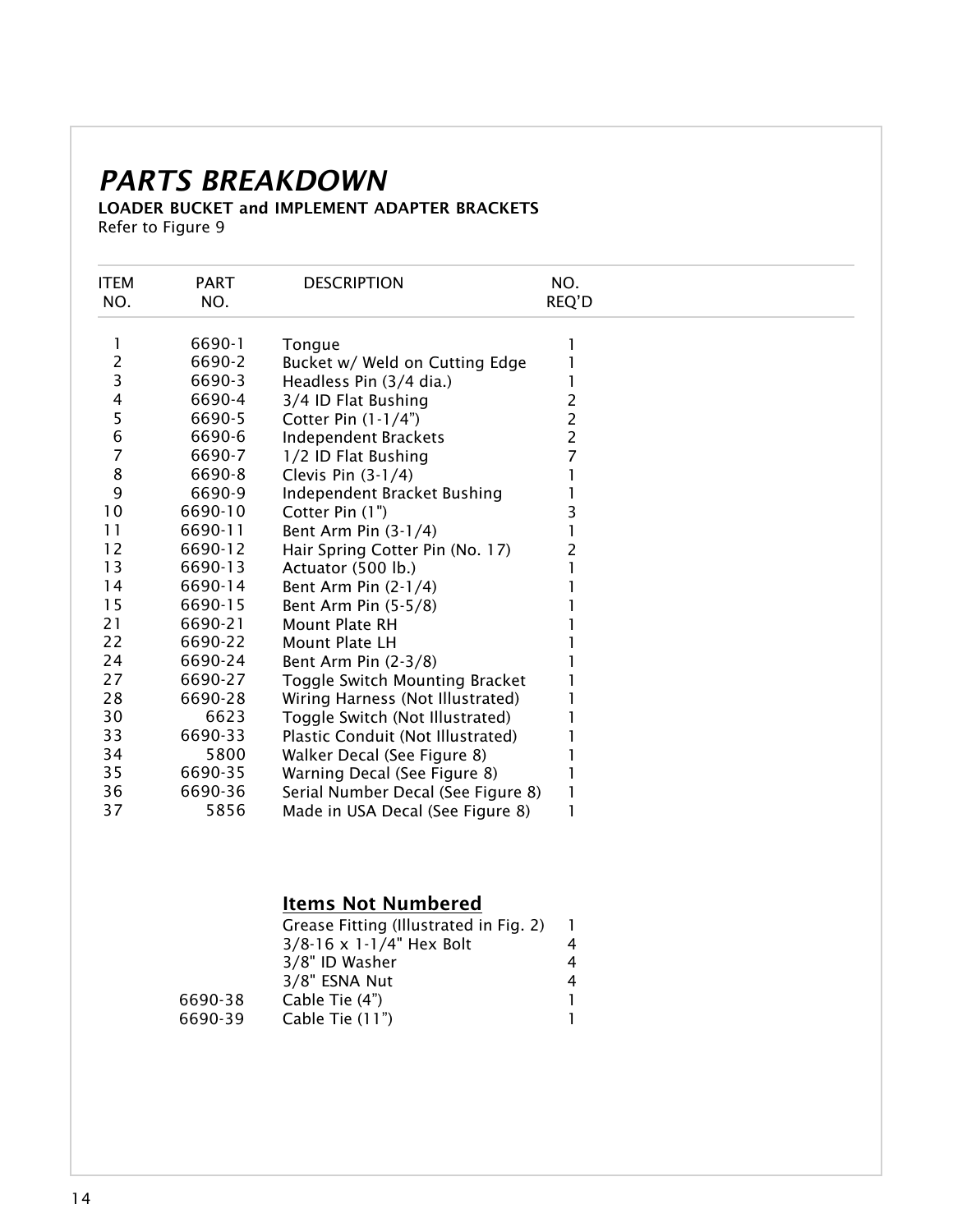<span id="page-15-0"></span>